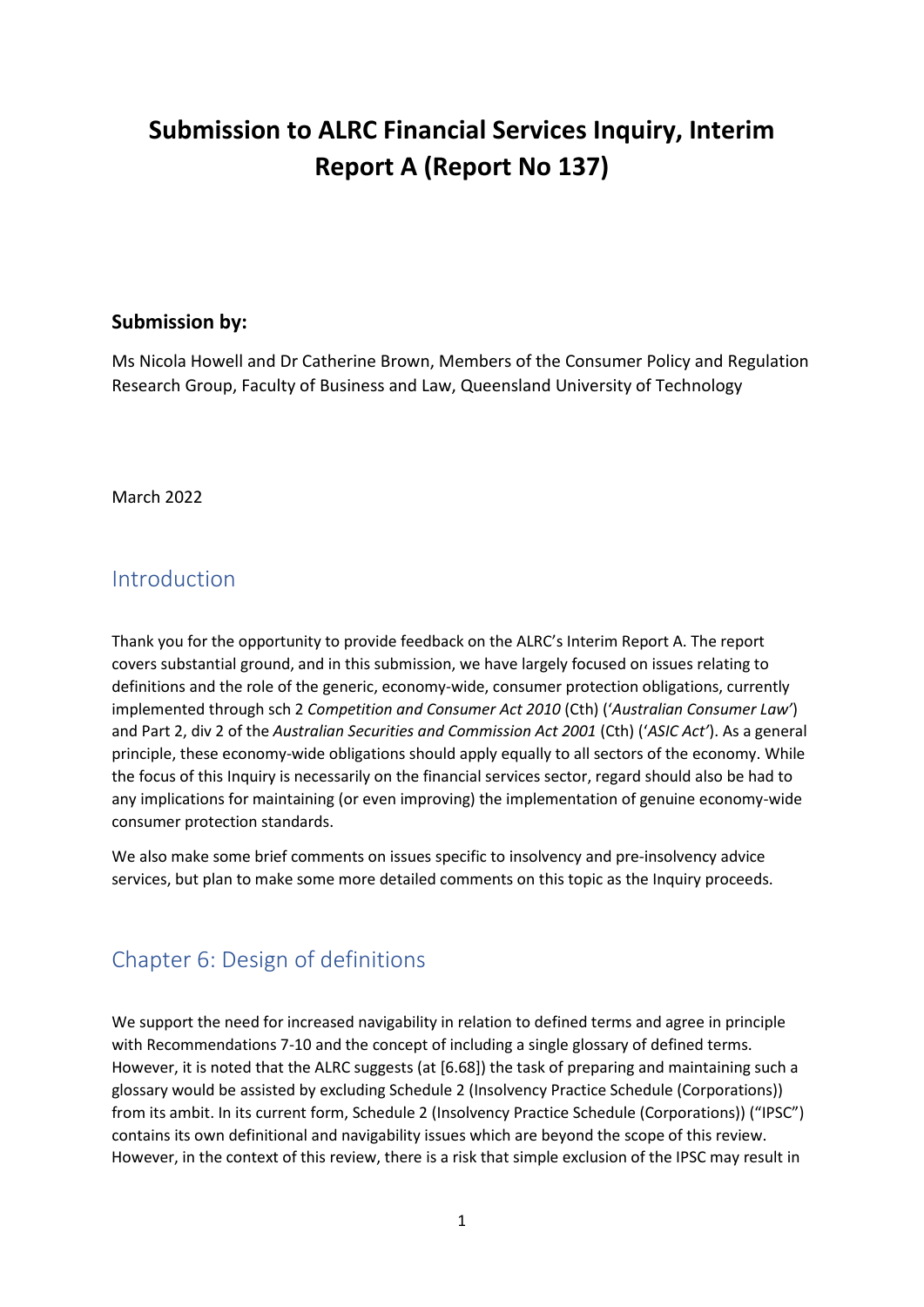unintended definition inconsistencies if it is not included as part of the preparation and maintenance of the glossary.

## Chapter 7: Definitions of 'Financial Product' and 'Financial Service'

#### Proposal A3

In **Proposal A3**, the ALRC suggests that there should be a uniform definition of financial product and financial service in the relevant corporations and financial services legislation. We agree that this proposal would reduce the complexity that currently exists. However, in the absence of any consolidation of the financial services and credit legislation, this proposal would result in some providers (including credit providers) having to be across the obligations in both the *National Consumer Credit Protection Act 2009* (Cth) )('*NCCPA*') and the *Corporations Act 2001* (Cth) ('*Corporations Act*') (in addition to the *ASIC Act*). Until very recently, the clear exclusion of credit from the *Corporations Act* meant that businesses working in the credit sector have been able to be confident that they will not need to consider whether any of the obligations in Chapter 7 are applicable to their business. This changed with the implementation of the Design and Distribution obligations through the *Corporations Act* for credit and non-credit products, instead of through both the *Corporations Act* and *NCCPA* (as is the case for the Product Intervention Powers). This recent example of inserting credit obligations into the otherwise credit-free chapter 7 is, in our view, an awkward way to achieve the relevant policy objective. The implications of this approach more broadly are discussed in response to **Proposal A4** below.

In addition, **Proposal A3** would not resolve the problematic carve-out of financial services from the *Australian Consumer Law* as a Commonwealth law, which we suggest is worth addressing in the context of this Inquiry. We are of the view that there is an alternative to **Proposal A3** which will address the differing *ASIC Act* and *Corporations Act* definitions, whilst also addressing the problems caused by the financial services carve-out.

#### An alternative to Proposal A3

As discussed in the ALRC's Background Paper 4, the carve-out of financial services from the economy-wide consumer protection laws was introduced following the Wallis Financial System Inquiry, and is presently implemented through s 131A *Competition and Consumer Act 2010* (Cth), Part 2, div 2 of the *ASIC Act*, and the cross-referencing of the definitions of 'financial product' and 'financial service' in the *Australian Consumer Law* ('ACL') and *ASIC Act*. This ensured that, although the *ACL* as a Commonwealth law does not apply to the financial services sector, equivalent protections are provided through the *ASIC Act*. The cross-referencing of definitions between the *ASIC Act* and the *ACL* also means that there are no regulatory gaps between the *ASIC Act* and the *ACL*  as a Commonwealth law.

However, the current arrangements add to the complexities in this area of regulation and reduce consistency in the economy-wide consumer protections.

For example, for some products and services, under the current arrangements, it may not be immediately obvious whether the product or service is a financial product or financial service (as defined in the *ASIC Act*) or not. This is particularly the case for novel products and services, such as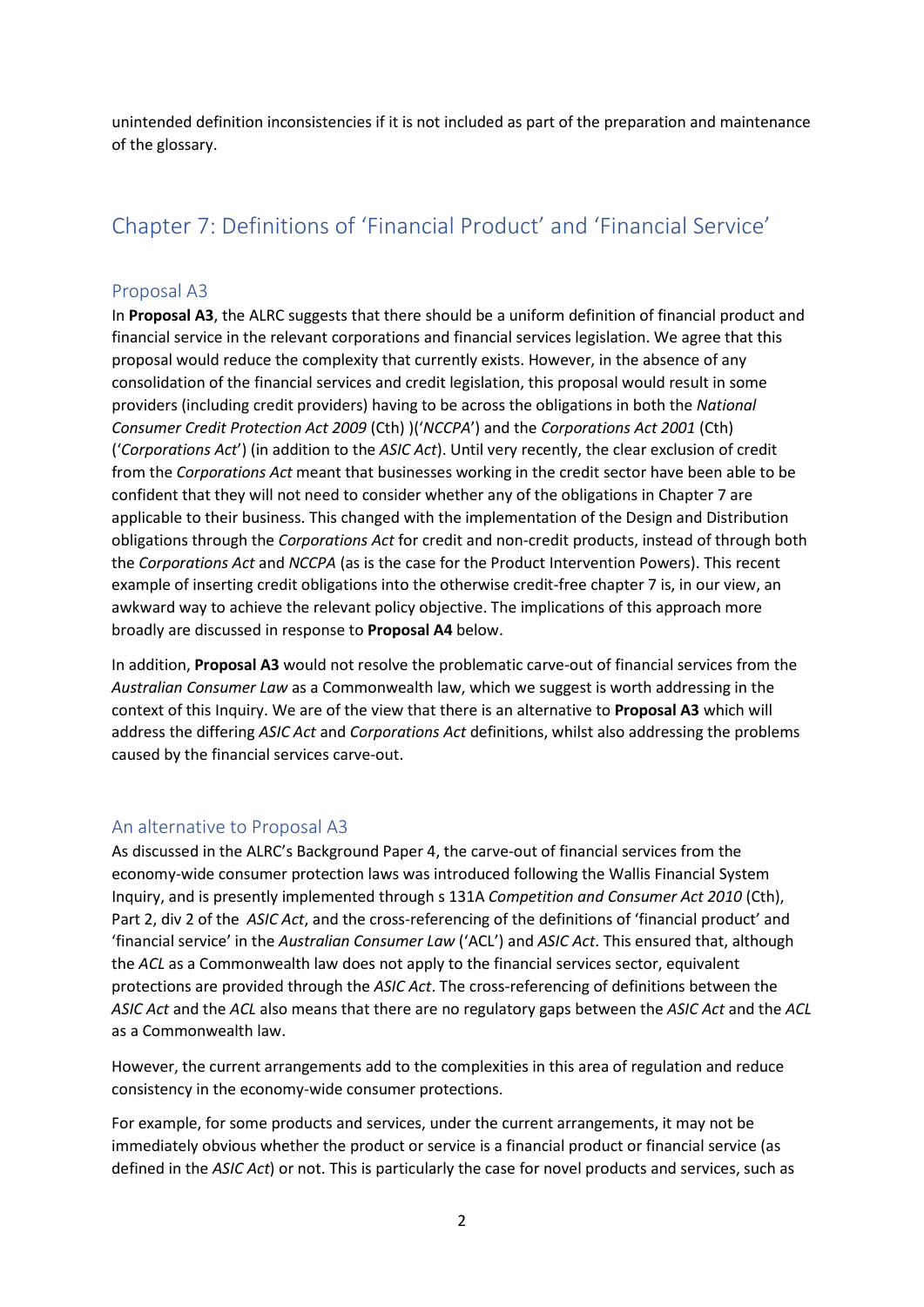cryptocurrencies.<sup>1</sup> If the application of the definition in a particular instance is not immediately obvious, the provider (or a regulator or consumer) may face uncertainty as to whether:

- The consumer protection provisions in the *ASIC Act* or the consumer protection provisions in the *ACL* (Cth) apply; and
- The obligations in Chapter 7 *Corporations Act* apply or do not apply.

In relation to the first issue, outside the enforcement or litigation context, it may be assumed that this has only theoretical relevance for providers, as it was intended that the general consumer protection standards were to be equivalent in the *ASIC Act* and the *ACL*. However, in practice, there are some differences between the *ASIC Act* and *ACL.* For example, in the *ASIC Act*, quality standards are imposed through an implied terms regime, $<sup>2</sup>$  and in the *ACL*, quality standards are implied</sup> through a consumer guarantees regime.<sup>3</sup> This means that the general consumer protection obligations imposed in relation to suppliers of financial products and financial services are different from those imposed in relation to other products and services, and a provider will need to know which set of standards apply in order to ensure that they can comply with the relevant obligations.

Even if the general consumer protection provisions in the *ASIC Act* and the *ACL* were identical (other than the reference to financial products and financial services), difficulties may still remain in a litigation context. In the absence of certainty as to the application of the definition of financial products and financial services, there may be additional time and costs for parties relying on general consumer protection standards in having to plead and respond to both *ASIC Act* and *ACL* provisions. In addition, there may be additional costs and complications if the litigation involves the regulator, as a referral of powers from the ACCC to ASIC, or vice versa, may be necessary, or the ACCC and ASIC may both need to be a party to the proceedings.

In addition, there is the potential for additional costs and complexities where a matter involves both financial products or services and non-financial products or services, as again, both *ASIC Act* and *ACL* provisions may need to be pleaded and the regulators may to invoke a referral of powers or both be parties to the proceedings.

Further complexities are introduced by the fact that there is not an equivalent to s 131A *Competition and Consumer Act* in the legislation of the States and Territories that applies the *ACL* as a law of the relevant State or Territory.

These complexities may also affect consumers seeking to understand and enforce their rights.

One solution to this issue is to remove the carve-out of financial products and financial services from the *ACL* as a Commonwealth law. This could be achieved by repealing *ASIC Act* Part 2, div 2 and *Competition and Consumer Act* s 131A. The definitions of 'financial product' and 'financial service' in the *ASIC Act* and *ACL* would no longer be needed and could also be repealed. In addition, to ensure that ASIC continues to have primary responsibility for financial services regulation, the definition of 'regulator' in *ACL* s 2(1) could be amended to include ASIC, and the practical division of responsibilities between ASIC and the ACCC could be managed through any necessary amendments

<sup>1</sup> For a discussion of whether digital currency falls within the *Corporations Act* definition of financial product, see P Latimer and M Duffy (2019) 'Deconstructing digital currency and its risks: Why ASIC must rise to the regulatory challenge' 47(1) *Federal Law Review* 121. 2 *ASIC Act*, Part 2, div 2, subdiv E.

<sup>3</sup> *ACL* Part 3-2, div 1.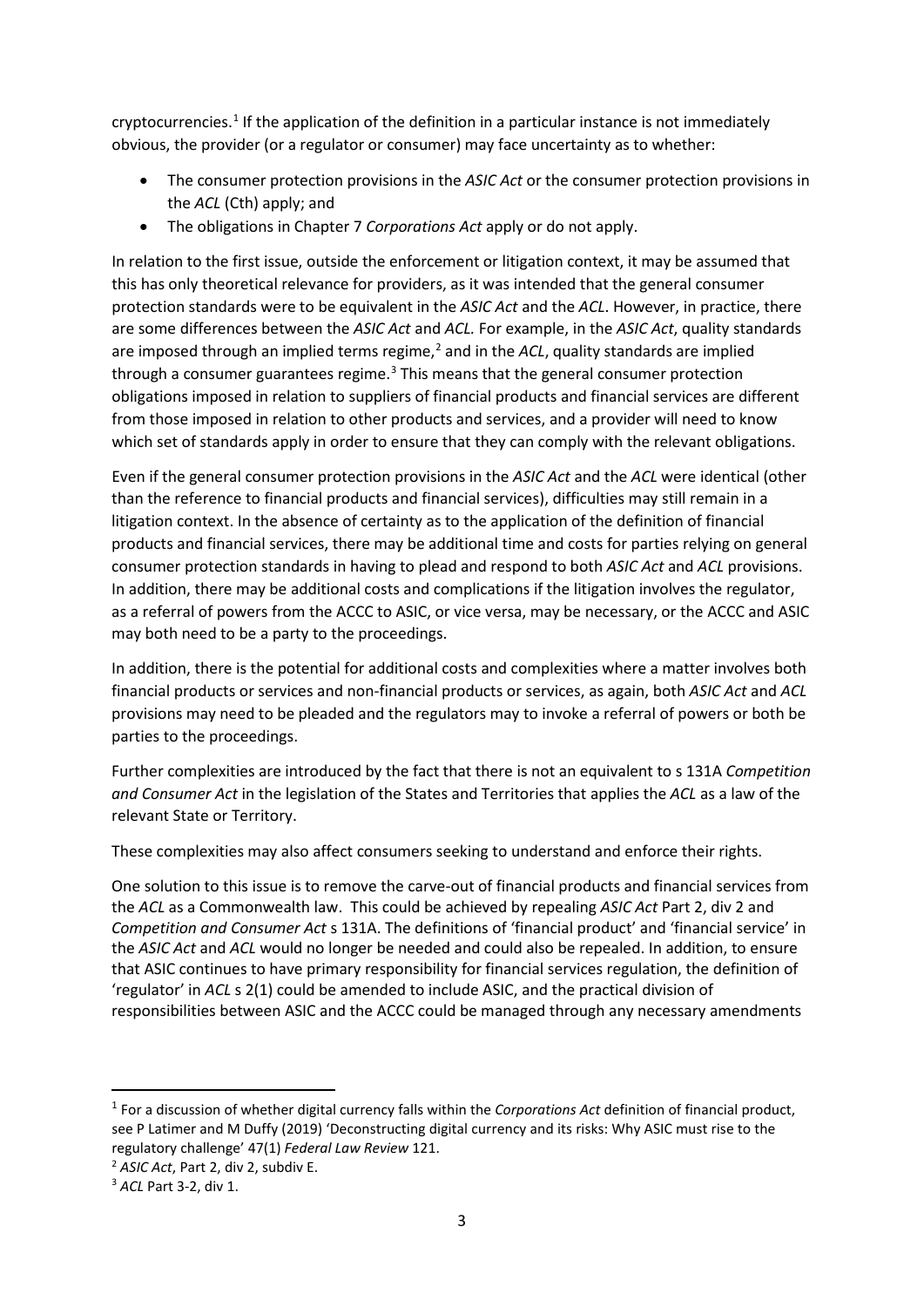to the existing memorandum of understanding between ASIC and the ACCC (and the other *ACL* Regulators).4

This proposal would mean that, even in the absence of other reform to the financial product / financial service definition, the *Corporations Act* definitions of financial product and financial service could stand alone, and there would not be inconsistent definitions of the same terms in the *ASIC Act* to cause confusion.

Industry specific consumer protections in the financial services sector could continue to operate through Chapter 7 of the *Corporations Act* and the *NCCPA*, with the application and definition provisions of these Acts not needing to be amended.

Of course, this proposal would not preclude other changes to the scope and structure of the *Corporations Act* definitions of financial product and financial service being made to reduce complexity and improve clarity, as discussed in the ALRC's Interim Report.

A more detailed explanation of this proposal is provided in the attached paper (unpublished): "Addressing the lack of uniformity in the definitions of financial product and financial service in Australian financial services and consumer law".

#### Proposal A4

**Paragraph (g)** of **Proposal A4** proposes that application provisions be used to determine the scope of Chapter 7 of the *Corporations Act* and its constituent provisions.

This part of **Proposal A4** is obviously necessary if **Proposal A3** is implemented. The proposal also makes sense as regards products, services or circumstances for which many parts of Chapter 7 would be relevant, as in these cases, the relevant providers would need to be familiar with, and engage with, Chapter 7 in any case.

However, the effect of **Proposal A3** and **Proposal A4** would be that those providing consumer credit products and services would need to look to another piece of legislation (the *Corporations Act*) to determine the full scope of their consumer protection obligations. They would then discover that credit is excluded from all parts of Chapter 7, with the exception of only one small part, relevant to the Design and Distribution Obligations. It seems heavy handed to bring in credit products and services to the coverage of Chapter 7, when they are going to then be exempted from all but one set of the obligations in Chapter 7. We acknowledge that **Proposal A4** does facilitate a future consolidation of the consumer protection provisions in the *ASIC Act* with those in Chapter 7 *Corporations Act*, and perhaps also the *NCCPA*. However, a consolidation of consumer protection

<sup>4</sup> *Australian Consumer Law Memorandum of Understanding between Australian Competition and Consumer Commission, Australian Securities and Investments Commission, the State and Territory Offices of Fair Trading, New Zealand Commerce Commission and New Zealand Ministry of Business, Innovation and Employment,* signed 14 April 2020. Here, it is noted that in New Zealand, financial services have not generally been carved out of the economy-wide legislation (Fair Trading Act 1986 NZ), despite the existence of similar consumer protections in the Financial Markets Conduct Act 2013 NZ. The MOU between the Commerce Commission and the Financial Markets Authority clarifies that the Authority 'will have primary regulatory and enforcement responsibility for fair trading in relation to financial products and services', but that the Commerce Commission also retains investigation and enforcement ability in this space where the FMA consents: see *Memorandum of Understanding between Financial Markets Authority and Commerce Commission*, signed 31 March 2014 (para 3, 4) (at https://www.fma.govt.nz/assets/MOU/140331-mou-commerce-commission.pdf).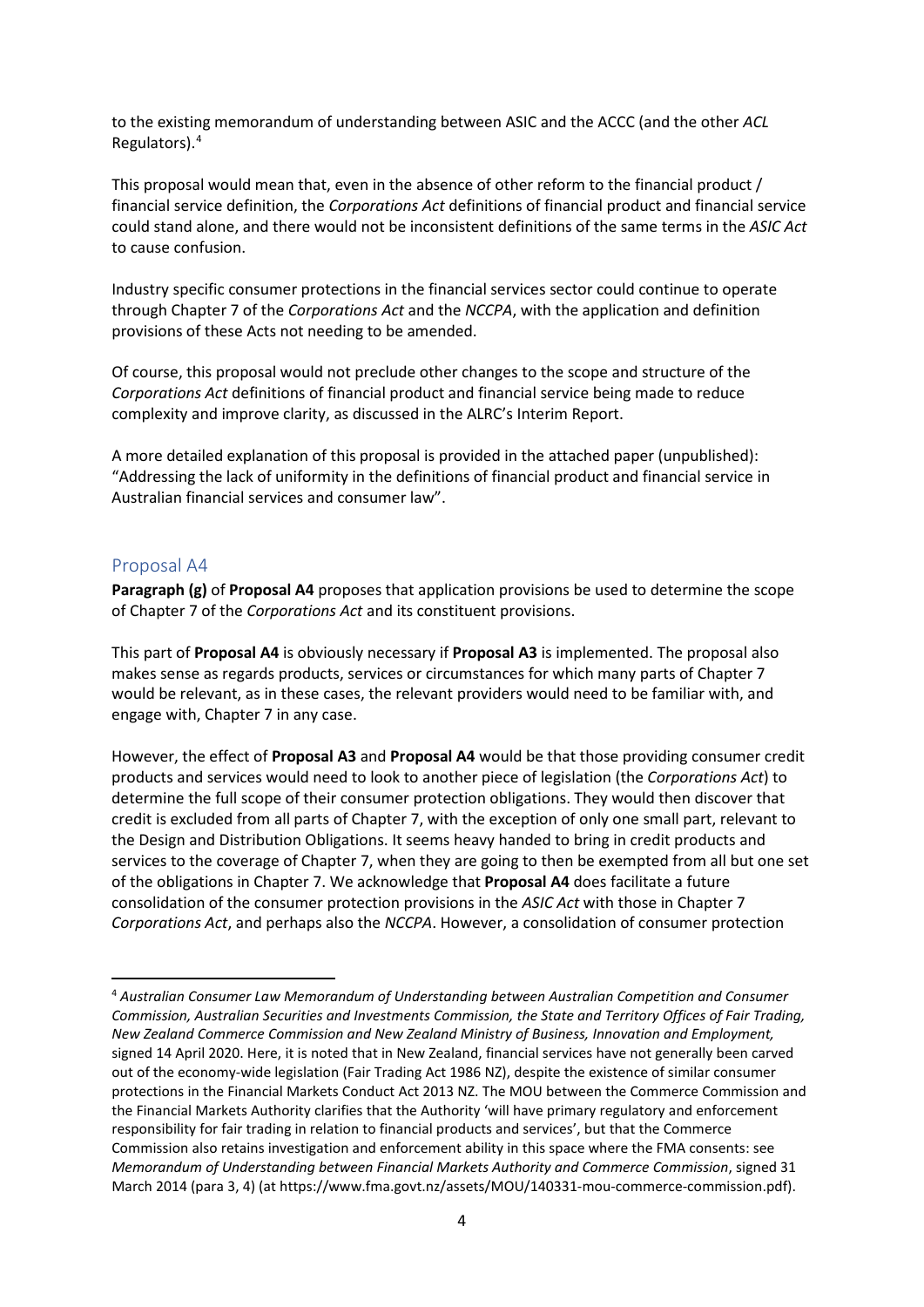regulation of credit and other financial services can also be facilitated with the alternative proposal suggested above.

#### Proposal A6

**Paragraph (b)** of **Proposal A6** suggests that a new paragraph 'obtains credit' be inserted into the definitions of financial product in the *ASIC Act* and *Corporations Act*. Again, this proposal is necessary to implement **Proposal A3**, and if this is the approach ultimately recommended by the ALRC, we would support **Proposal A6**, para (b). However, adding credit to the definition of financial product in the *Corporations Act* would not be needed if the alternative proposal above were to be introduced.

**Paragraph (c)** suggests that the definition of 'credit' for the purposes of the concept 'obtains credit' should be consistent with the definition of credit in the *NCCPA*. If the definition of financial product is to include 'obtains credit', as suggested by **paragraph (b)**, the definition of credit in the *NCCPA* (which itself refers back to s 3(1), *National Credit Code* ('*NCC*') in the schedule to the *NCCPA5* ) may be a useful place to start to facilitate consistency. However, as noted in the Interim Report, this definition of credit does not include several products / facilities that have, to date, been included in the definition of credit facility for the purposes of the *ASIC Act* and the *Corporations Act*.

There are also some other difficulties with the definition in the *NCCPA/NCC*. The first edition of Duggan and Lanyon's *Consumer Credit Law* referred to the similar definition in the Uniform Consumer Credit Code as a 'substantially meaningless provision', and recommended that reference be made to other materials to resolve the deficiencies in the definition.<sup>6</sup> For example, problems can arise in relation to contracts involving future payments, such as a sale of land under a 'terms contract' and sale of goods under a conditional sale contract. In these cases, it can sometimes be difficult to ascertain whether a future payment is a deferred debt (and therefore credit) or not, and there has been conflicting legal and judicial approaches.<sup>7</sup> In practice, these issues have been resolved through provisions in the *NCC* that deem these types of arrangements to be credit, regardless of whether the definition of credit is satisfied.<sup>8</sup> Adopting the NCC definition of credit without similar specific inclusions leaves open the possibility of uncertainty in application to these types of contracts.

It may also be arguable that an overdraft does not fall within the definition of credit because overdraft facilities are generally payable on demand. An overdraft facility was treated as regulated under the former *Uniform Consumer Credit Code* in *Police Department Employees Credit Union v Flood* (1999) ASC 155-034, but with little analysis of this issue. The NCC specifically exempts credit where there is no express agreement to provide it, $9$  and so it would appear that overdrafts were contemplated to fall within the *NCC* without such an exemption.10 More consideration may be needed as to whether creating a definition of credit based on the s 3 *NCC* definition of credit, without also identifying the exception, would lead to the same result.

<sup>&</sup>lt;sup>5</sup> See *NCCPA* s5(1) (definition of 'credit').

<sup>6</sup> Cited in H Bolitho, N Howell and JM Paterson (2020) *Duggan and Lanyon's Consumer Credit Law* (2nd ed, Lexis Nexis Butterworths), 39-40.

 $<sup>7</sup>$  See discussion in Bolitho et al, 43 – 46.</sup>

<sup>8</sup> For example, *NCC* ss 9 (hire-purchase agreements), 10 (contracts for sale of land by instalments), 11, 12 (sale of goods by instalments). 9 *NCC* s 6(4).

<sup>&</sup>lt;sup>10</sup> See discussion in Bolitho et al, 42.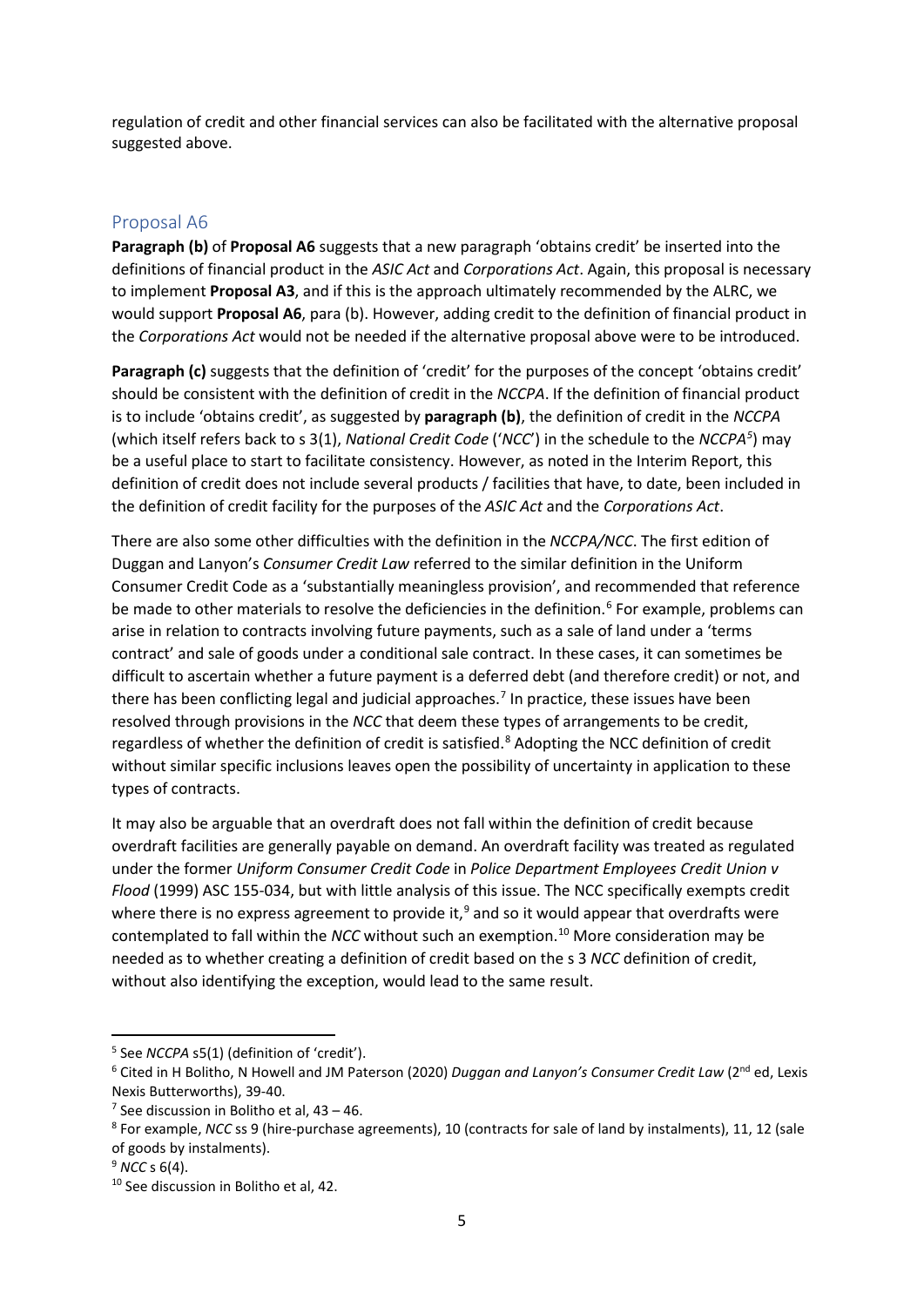Finally, there are various products that perform functions similar to credit, but that are not regulated by the NCCPA (including the NCC) because of the application provisions in s 5 NCC, and specific exclusions in s 6 NCC. For example, some buy-now-pay-later products are not regulated under the NCCPA because there is no charge for providing credit, $11$  or because they are continuing credit contracts with only a fixed fee payable.<sup>12</sup> These may fall within a functional definition of credit (as thus regulated under the *ASIC Act* and *Corporations Act*), but reliance on these types of exclusions in the NCCPA application is problematic for developing consistent and appropriate regulation of consumer credit products.

Also, as noted in the Interim Report, other arrangements, such as consumer leases and guarantees, do not fall within the definition of credit, but they are specifically included in the *NCCPA* regime.

The Interim Report suggests that the issue of these type of products not falling within a functional definition of credit for the purposes of the *ASIC Act* definition of financial product could be addressed by application provisions in the *ASIC Act*. This would mean that the *ASIC Act* could be amended so that the Part 2, div 2 provisions apply to, for example:

- Financial products (including credit, using a functional definition based on *NCC* s 3)
- Financial services
- **Guarantees**
- Consumer Leases
- Contracts for sale of goods by instalment; and
- Other 'credit-adjacent' products that are not covered (or not clearly covered) by the functional definition of credit.

This seems to add to the complexity, and any such approach would need to be alert to the potential for regulatory gaps and arbitrage. If the financial services carve-out from the *ACL* were to continue, this approach will also seem to require an amendment to s 131A *Competition and Consumer Act* to exclude these additional products from the *ACL*, at least to the extent that it operates as a Commonwealth law.

#### Pre-insolvency and debt management advisors

We also wish to note a specific issue around the definitions of financial product and financial service that is relevant to debt and insolvency services. The problems associated with non-regulation of preinsolvency advisors and other services that seek to assist over-indebted individuals or businesses is well documented.<sup>13</sup> This is, in part, due the fact that there exists a regulatory gap in relation to persons providing advice to debtors experiencing financial hardship in the legislation as currently drafted. Currently, such a person may be required by the *Corporations Act* or the *Bankruptcy Act 1966* (Cth) to be a registered liquidator or registered trustee, however this will depend on the nature of the advice being provided and whether the person has been appointed to carry out a particular insolvency arrangement.

<sup>11</sup> *NCC* s 5(1)(c).

<sup>12</sup> *NCC* s 6(5).

<sup>13</sup> See, for example, Attorney-General's Department (2022) *Bankruptcy System – Options Paper* 7-8; Chen, V. & Lemaitre, C.,'Regulating a quick fix for debt problems (2021) 49(3) *Australian Business Law Review 154; Senate Economics References Committee (2019) Credit and financial services targeted at Australians at risk of financial hardship* (Final Report), Ch 4 (Debt management services).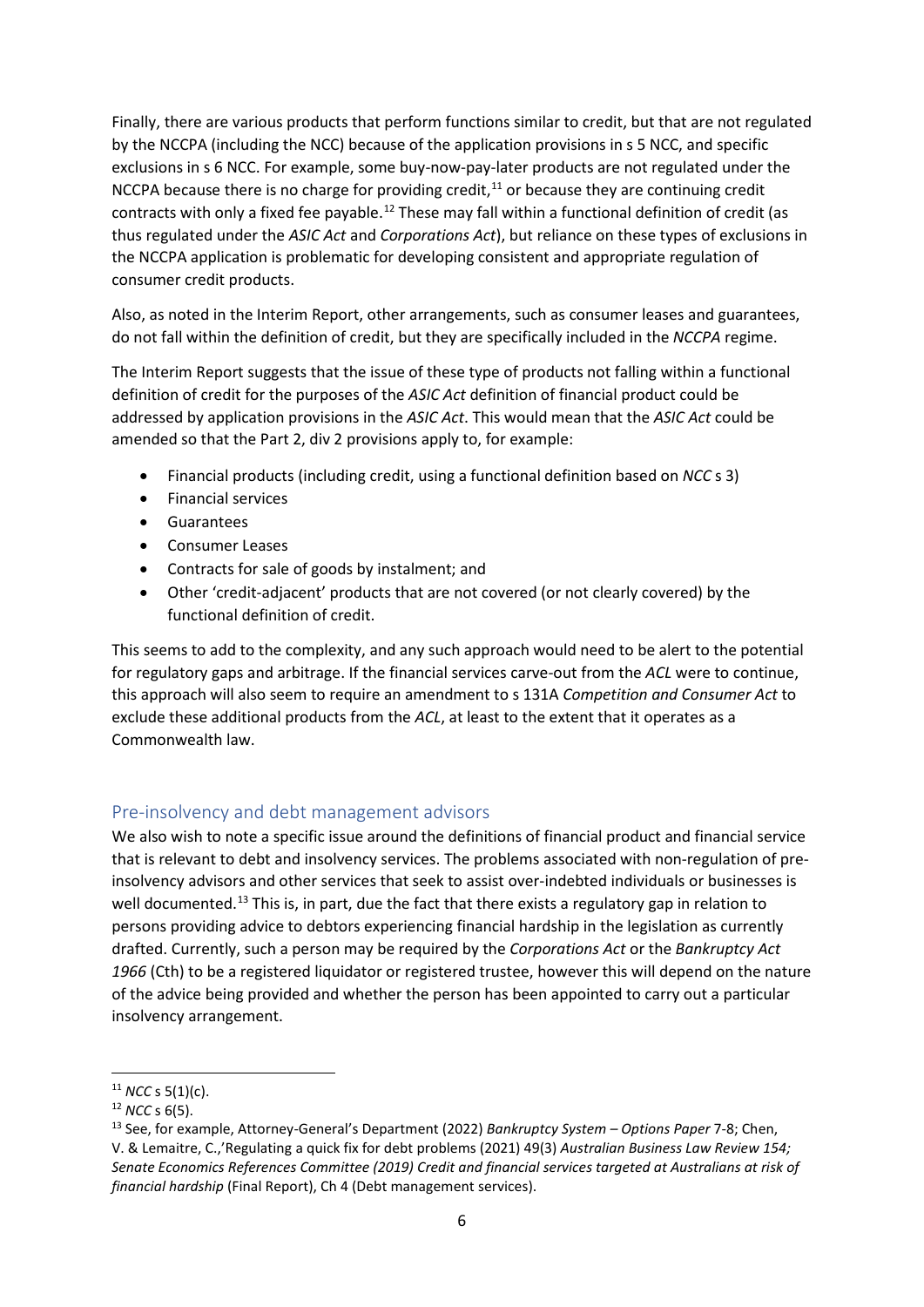Where the advice provided does not fall within the specific types of insolvency appointments covered by the *Corporations Act* and/or the *Bankruptcy Act 1966* (Cth), it is not always clear whether that advice or related activities will be covered by the current definition of a "Financial Product" or "Financial Service" in the *ASIC Act*. Further, while some pre-insolvency advisors may also engage in activities ('debt management activities') that are deemed to be credit activities for the purposes of the NCCPA, and therefore required to hold an Australian Credit Licence,<sup>14</sup> this will not always be the case. By not clearly determining which regulatory framework is appropriate to the management of financial hardship advice, both debtors and the creditors will continue to bear the risks associated with non-regulated pre-insolvency advisors. Even where debt and insolvency advice is subject to some regulation, there are currently inconsistencies in the regulatory framework as between those providing financial advice (regulated by the *Corporations Act* and *ASIC Act*), insolvency advice (regulated by the *Corporations Act* and *Bankruptcy Act*), and advice that amounts to a credit activity (regulated by the *NCCPA*). These inconsistencies should be addressed in order to ensure that consumers (and small businesses) have access to quality advice about their debts (including debts that are not related to credit products).

## Chapter 12: Definitions of 'retail client' and 'wholesale client'

The Interim Report suggests that the definition of retail client in the *Corporations Act* could be simplified by excluding the reference to particular products and to the value / price distinction. In principle, this approach is supported, and would be effective in reducing complexity.

The Interim Report also notes that there is not currently consistency across the relevant definitions of the person to whom protections should be provided in the key consumer / investor protection statutes in financial services:

- the *Corporations Act* provisions protect the 'retail client';
- the *ASIC Act* provisions protect the 'consumer' (relevant for the implied terms regime and the provisions on referral selling and harassment and coercion only) and also parties to consumer contracts and small business contracts (relevant for the unfair contract terms provisions); and
- the *NCCPA* protects the 'consumer'.

In each case, the way in which the protected person is defined differs, even where the terminology is the same or similar.

In addition to the different definitions of small business across the relevant legislation and other regulatory instruments (including industry codes and the terms of reference for the Australian Financial Complaints Authority), some anomalies under the current arrangements include the following:

• Regardless of their level of sophistication about financial matters, a natural person who is purchasing financial or credit products or services for personal use will be a consumer under both *ASIC Act* definitions, and under the *NCCPA*, but will not be a retail client (and thus

<sup>14</sup> See *NCCPA* s 6(1) (meaning of credit activity), s 29 (Iicensing obligation); National Consumer Credit Regulation 2010 (Cth), reg 4A (providing that a debt management service is a prescribed activity for s 6(1) *NCCPA*).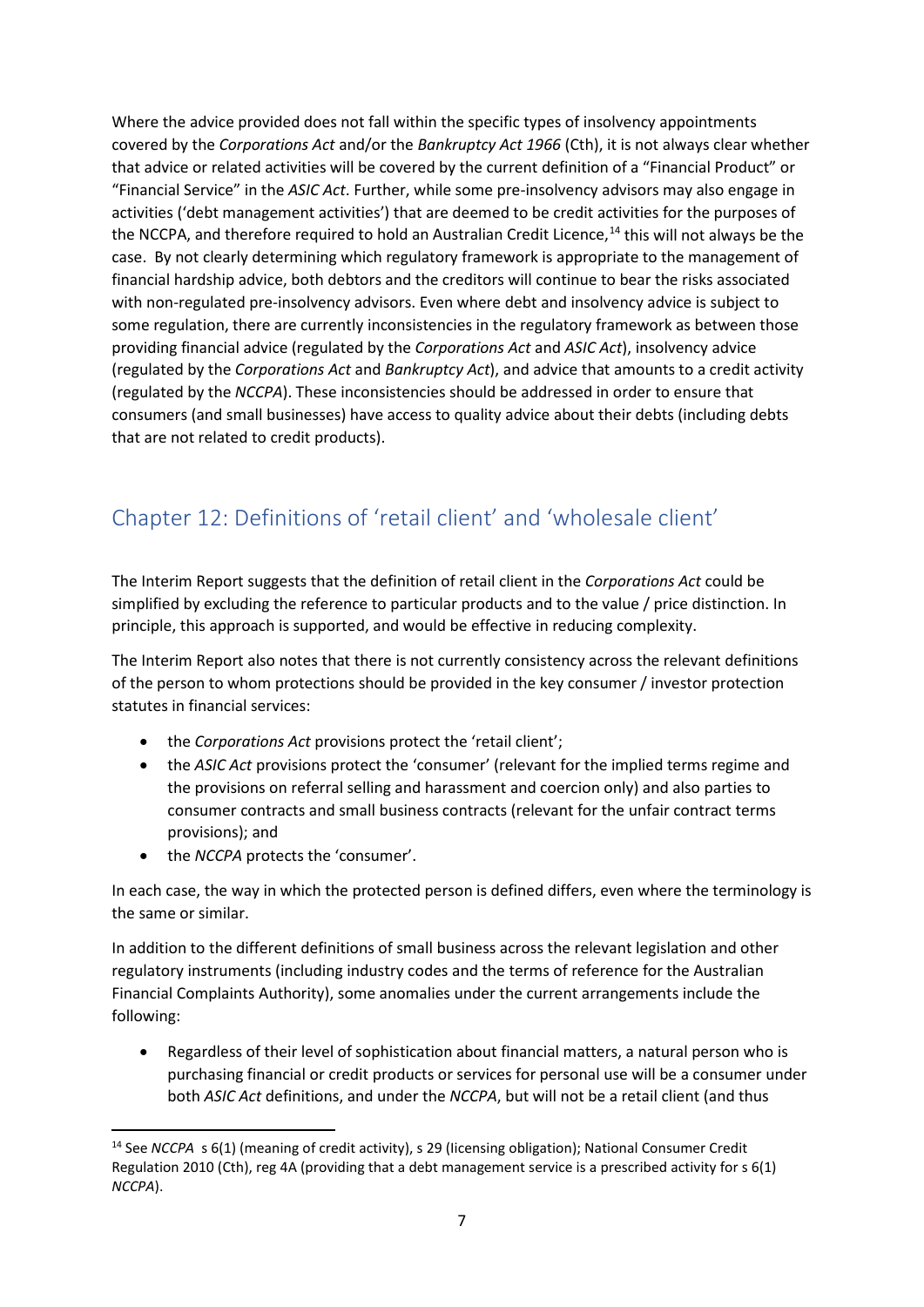entitled to the consumer protections in chapter 7 of *the Corporations Act)* if he or she is a sophisticated investor.

- A small business will be entitled to protections under the *ASIC Act* and chapter 7 *Corporations Act* in some circumstances, but will not be entitled to protections under the *NCCPA* in any circumstances.
- A medium or large business making transactions below the prescribed threshold (currently \$100,000) will be entitled to protections in part 2, div 2, subdivs C, D, and E of the *ASIC Act*, but will not be entitled to the *ASIC Act* unfair terms protections (subdiv BA). Nor will it be entitled to protections in chapter 7 *Corporations Act* (because the retail client definition only covers small businesses) or the *NCCPA*.

This comparison highlights the fact that achieving consistent definitions as between even the *ASIC Act* and Chapter 7 provisions is likely to be challenging, and could benefit from a broader consideration of how to identify who is the person who is appropriately entitled to consumer or investor protections. A reference to a purpose test (eg, predominantly for personal, domestic or household purposes) may be appropriate as a starting point. However, it would be important to clarify that an investment purpose is a personal, domestic or household purpose, as (with the exception of residential investment purposes) a different approach has been taken in the NCCPA.<sup>15</sup> A purpose test along these lines is also complicated in the context of the current Chapter 7 protections, because, as noted above, these currently apply to some small business customers, engaging in transactions for business purposes.

Achieving some consolidation of credit and financial services legislation – as flagged as a matter for consideration in this Inquiry - would also require explicit consideration to the issue of small business protections, as currently there is no credit legislation offering protection for business credit customers, even where those businesses are small businesses customers. 16

Extending legislative 'consumer' protection to small business borrowers has been flagged in previous consultations and was the subject of a regulation impact statement. 17 This consultation did not result in any changes to the NCCPA to accommodate protections for small businesses, however, additional protections for small business borrowers are included in the Banking Code of Practice and Customer-Owned Banks Code of Practice, and small businesses can access AFCA for dispute resolution. The Financial Services Royal Commission also highlighted concerns around the treatment of small business borrowers.18 The extension of 'consumer' protections to small businesses is well established in the general consumer protection law,<sup>19</sup> in the investor protection provisions of chapter 7 (through the retail client definition), and in other sectors, and consideration of the merits of consolidating some of the financial services and consumer credit protections will be an opportune time to revisit this question.

<sup>15</sup> *NCC* s 5(3). See also the discussion in Bolitho et al, 52 – 54.

<sup>&</sup>lt;sup>16</sup> See *NCC* s 5(1)(a), (b).<br><sup>17</sup> Australian Government The Treasury (2010) *National Credit Reform Enhancing confidence and fairness in Australia's credit law* (Green Paper), chapter 1; *Regulation Impact Statement: Small business credit* (undated). <sup>18</sup> See also a comprehensive discussion of the protections for small business borrowers in A Godwin, JM Paterson and N Howell (2018) *Credit for small businesses – An overview of Australian law regulating small business loans* (Financial Services Royal Commission Background Paper No 10).

 $19$  For example, ACL unfair terms protections apply to small business contracts – see ACL s 23(1). See also Griggs, L., Freilich, A., & Webb, E. (2011) 'Challenging the notion of a consumer : time for change' 19(1) *Competition & Consumer Law Journal* 52–77, which discussed the need for an expanded definition of consumer.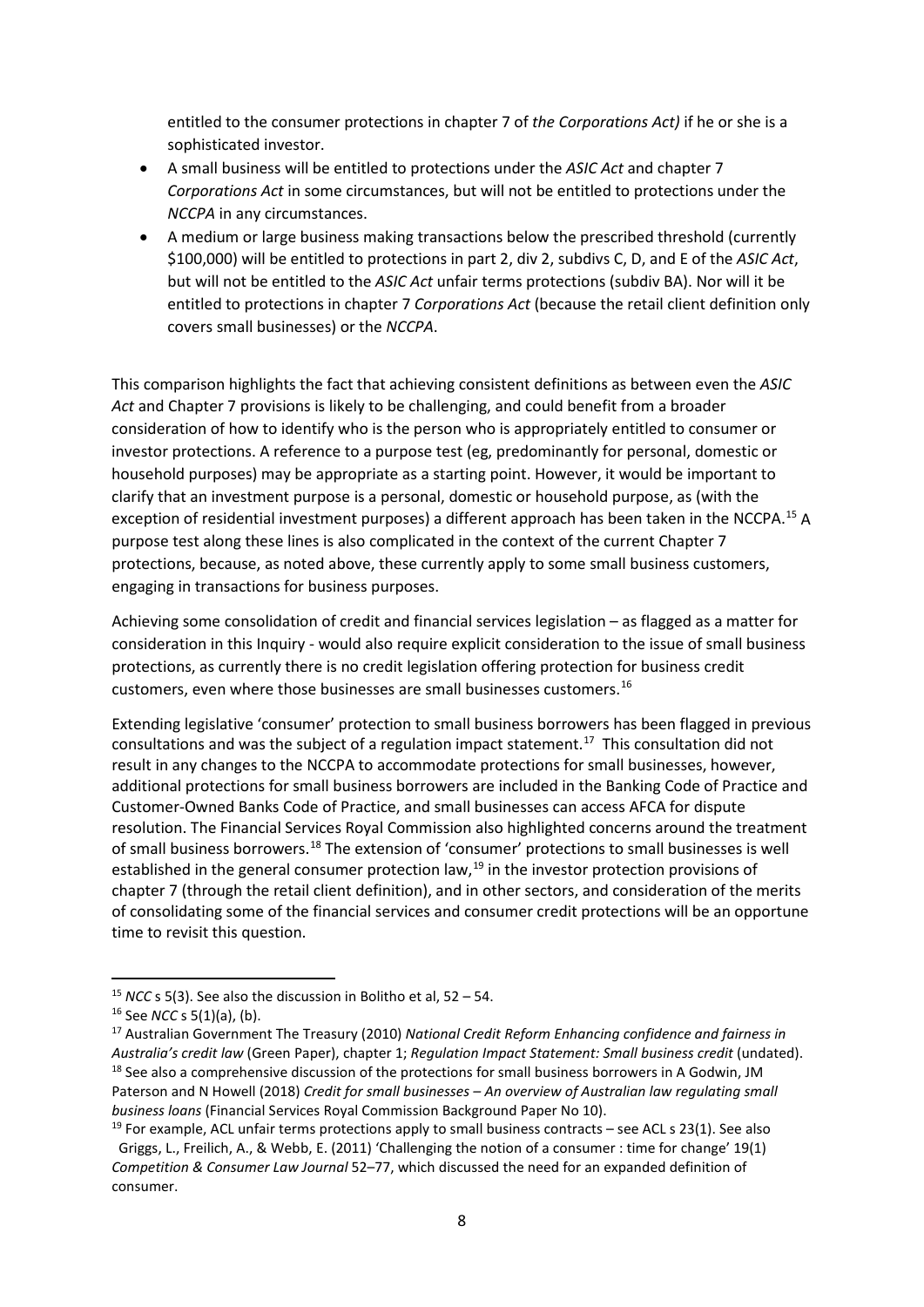### Chapter 13: Conduct Obligations

#### Question A18

In principle, we support the inclusion of relevant norms as statutory objectives. However, this exercise will also need to consider the existence and role of the *ACL* in drafting and implementing this proposal.

We are also of the view that there is merit in considering the introduction of fundamental norms that are directly enforceable, and that this option should not be dismissed in the ALRC's Inquiry. One of us is part of a team currently researching the applicability and relevance of a 'Treating Customers Fairly' approach in the financial services sector;<sup>20</sup> an approach which has been wholly or partly introduced in several jurisdictions, including South Africa and the United Kingdom. Later in 2022, this team will be providing more detail to the ALRC on our findings and recommendations in this regard.

#### Unconscionable conduct and misleading or deceptive conduct

The ALRC's proposals in relation to unconscionable conduct and misleading or deceptive conduct aim to reduce complexity by minimising or eliminating overlaps between substantially similar provisions. In general, the aim of reducing these types of overlapping provisions is welcome, however, there are some potential pitfalls or other consequences in the proposals suggested by the ALRC.

#### Proposal A22

In **Proposal A22**, the ALRC suggests that s 12CA *ASIC Act* and s 991A *Corporations Act* could be repealed, leaving unconscionable conduct matters to be addressed only with s 12CB *ASIC Act*. As discussed in the Interim Report, s 12CA *ASIC Act* covers similar ground to s 12CB *ASIC Act*. In addition, s 12CA does not apply to conduct that is prohibited by s 12CB,<sup>21</sup> indicating that s12CB has the widest applicability. In practice, since s 12CB was extended to cover conduct affecting businesses (large and small), it seems that s 12CA adds little, if anything, to the legislation.

However, s 12CB includes a qualification (that the offending conduct must be in trade or commerce) that is not replicated in unconscionable conduct prohibition in s 991A *Corporations Act*. As discussed below, the ALRC would therefore need to give consideration as to the extent that repealing s 991A *Corporations Act* will reduce protections in practice.

In addition, repealing s 12CA in the *ASIC Act* would add to the divergence between the general consumer protections in the *ASIC Act* and the general consumer protections in the *ACL*, which, as noted above, should be avoided. If **Proposal A22** were implemented, s 20 *ACL* would also need to be repealed to maintain consistency between the consumer protection provisions in the *ACL* and *ASIC Act*.

<sup>20</sup> This collaboration is mentioned in the ALRC's *Financial Services Legislation eNews*, October 2021.

<sup>21</sup> *ASIC Act* s 12CA(2).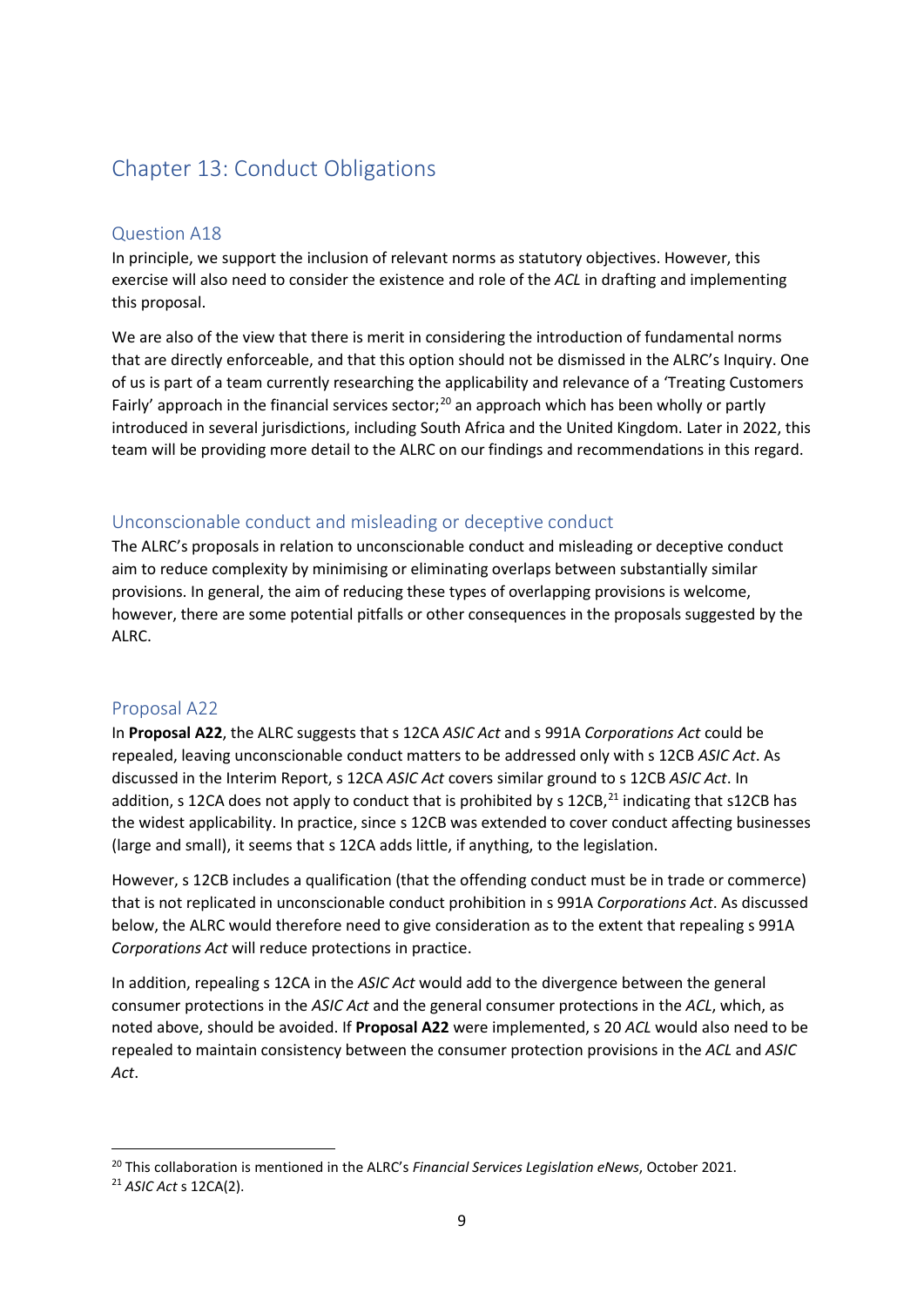We do not support the suggestion identified (but not proposed) in the report that unconscionable conduct would be replaced by the 'efficient, honest and fair' test. There is a separate argument about whether the concept of unconscionable conduct is too uncertain, and should be replaced by, for example, a prohibition on unfair commercial practices.<sup>22</sup> However, this is a separate question, and if such a change were made, it should be made for both financial services sector and all other sectors of the economy.

In contrast, removing the prohibition against unconscionable conduct from the financial services sector (because it is said to be subsumed by the 'efficient, honest and fair' concept) will dilute the universality of the economy-wide general consumer protections, and see the financial services sector (alone) on a separate track. This may also impede the development of the law on unconscionability in the *ACL*. The concept of unconscionable conduct is still contested, and key cases to date have involved financial services (as defined in the ASIC Act).<sup>23</sup> Given the relatively few matters litigated, removing the possibility of financial services cases from potential litigation will likely decrease further the number of matters litigated and the opportunities to clarify the concept for the benefit of all sectors of the economy. This proposal would also have the effect of creating a significant divergence between the financial services regulation and the *ACL*, which is unwarranted (as recognised in the Interim Report at [13.120]).

#### Proposal A23

**Proposal A23** would involve consolidating the various misleading or deceptive conduct type provisions into a single provision. While the aim of reducing the number of overlapping provisions is generally supported, this proposal does not appear to take into account the fact that, although the relevant provisions have an element of overlap, there are some differences. For example, there are different consequences for non-compliance with the general prohibition against misleading or deceptive conduct in s 12DA *ASIC Act* and the more specific false or misleading representations in ss 12DB, 12DC, and 12DF *ASIC Act*. In particular, contravention of the prohibitions against specific false or misleading representations can result in criminal prosecution and the imposition of a criminal penalty. This is not an option in relation to a contravention of the general prohibition against misleading or deceptive conduct in s 12DA.<sup>24</sup> Similarly, a contravention of the prohibitions against specific false or misleading representations can result in the imposition of a pecuniary penalty, but again, this is not an option in relation to the prohibition in s 12DA.<sup>25</sup>

The relevant prohibitions in the *Corporations Act* also include prohibitions that can be subject to criminal *or* civil liability (ss 1041E, 1041F) and a prohibition where civil liability is the only option (s 1041H).

In the recent Federal Court decision of *ACCC v Google LLC (No 2)* [2021] FCA 367, Thawley J discussed ss 18 and 29 of the *ACL* (the equivalent provisions to ss 12DA and 12DB *ASIC Act*) and noted that '[a] comparison of the text of ss 18 and 29 suggest potentially significant differences in their respective operation'.<sup>26</sup> The differences highlighted by Thawley J, including the different consequences of non-

<sup>&</sup>lt;sup>22</sup> For a discussion on the merits of an unfair conduct provision, see JM Paterson and E Bant (2020) 'Should Australia introduce a prohibition on unfair trading? Responding to exploitative business systems in person and online' 44(1) *Journal of Consumer Policy* 1.

<sup>23</sup> For example*, ASIC v Kobelt* [2019] HCA 18.

<sup>24</sup> *ASIC Act* s 12GB(1). 25 *ASIC Act* s 12GBA(1)(a).

<sup>26</sup> *ACCC v Google LLC (No 2)* [2021] FCA 367 [102].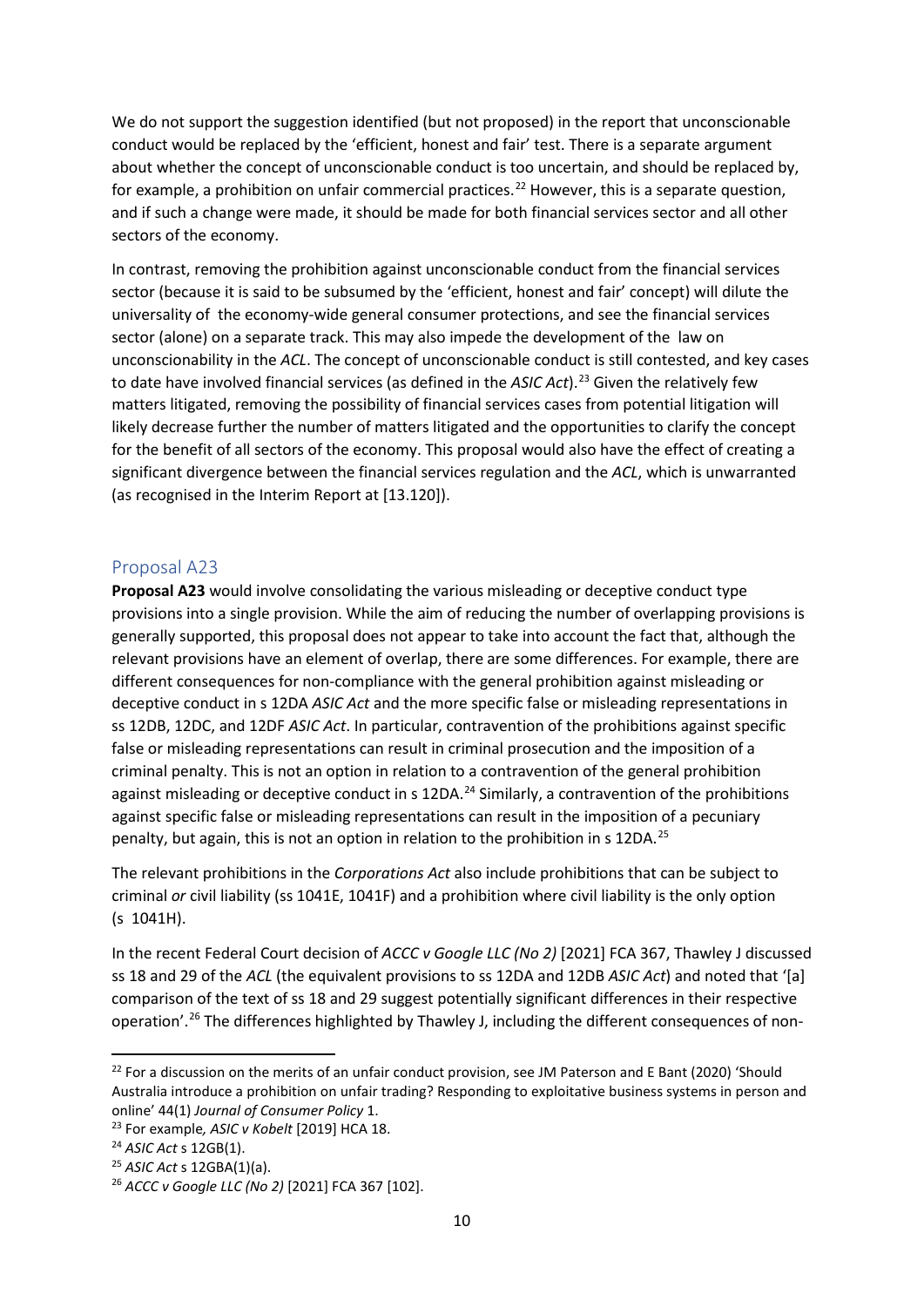compliance, will need to be taken into account, and suggest that consolidation of the various false or misleading prohibitions in the *ASIC Act* and *Corporations Act* may not be a straightforward exercise.

Specifically, consolidation of the more specific prohibitions in ss 12DB, 12DC and 12DF into the more general prohibition in s 12DA would seem to require either that civil and criminal penalties will no longer be an option in relation to any misleading or deceptive conduct or false or misleading representations. This would appear to reduce the options available to the regulators for responding to the most serious breaches of the law, where the availability of criminal sanctions is said to be 'necessary to deter the most serious offenders'.27

Alternatively, it would appear to require a change in the policy settings, such that it would be possible to face criminal sanctions and civil penalties in circumstances where this option is not currently available (for example, where conduct is misleading or deceptive, but is not conduct that contravenes one of the more specific prohibitions).

There are also several defences in the *ASIC Act* that are applicable in relation to criminal prosecutions, and these are not available if a civil remedy is sought.28 Consideration would need to be given to the continuation or otherwise of these defences in the event that the various prohibitions were consolidated into a single prohibition.

Other distinctions are identified in the *ACCC v Google (No 2)* judgment, including the use of 'likely' in s 18 ACL, but not s 29 *ACL*. In this regard, Thawley J accepted the submission of Google that:

'by reason of the lack of reference in s 29 to the concept of something being 'likely to mislead', the ACCC had to prove to the requisite standard that Google made representations that were actually false or misleading; it was not sufficient for the ACCC to prove that it was likely, or that there was a real or not remote chance or possibility, that relevant users would be misled. That would be sufficient for s 18, but not for s 29.'29

The Interim Report also notes a suggestion that the various prohibitions could be removed entirely, and instead, parties could rely on the 'efficiently, honestly and fairly' obligation. For the reasons discussed above in relation to the prohibition against unconscionable conduct, we do not support this option.

#### Maintaining uniform, economy-wide consumer protections

The proposals and discussion in this section focus on two key parts of the economy-wide consumer protections – the various prohibitions against unconscionable conduct and misleading or deceptive conduct. The relevant provisions in the *ASIC Act* are mirrored in the *ACL*, and, as the ALRC acknowledges in its discussion in para 13.120, removing the symmetry because the provisions should be avoided in the absent of strong countervailing benefits.

This reference in the ALRC's report is made in the context of a suggestion that the prohibition against unconscionability could be repealed. However, it is also applicable to the ALRC's **Proposal A22** and **Proposal A23** in relation to consolidating the various unconscionable conduct and misleading or deceptive conduct provisions. It is difficult to envisage a rationale for disrupting the

<sup>&</sup>lt;sup>27</sup> JM Paterson (2019) *Corones' Australian Consumer Law* (4<sup>th</sup> ed, Thomson Reuters), 532.

<sup>28</sup> Eg, *ASIC Act* s 12GI.

<sup>29</sup> *ACCC v Google LLC (No 2)* [2021] FCA 367 [110].